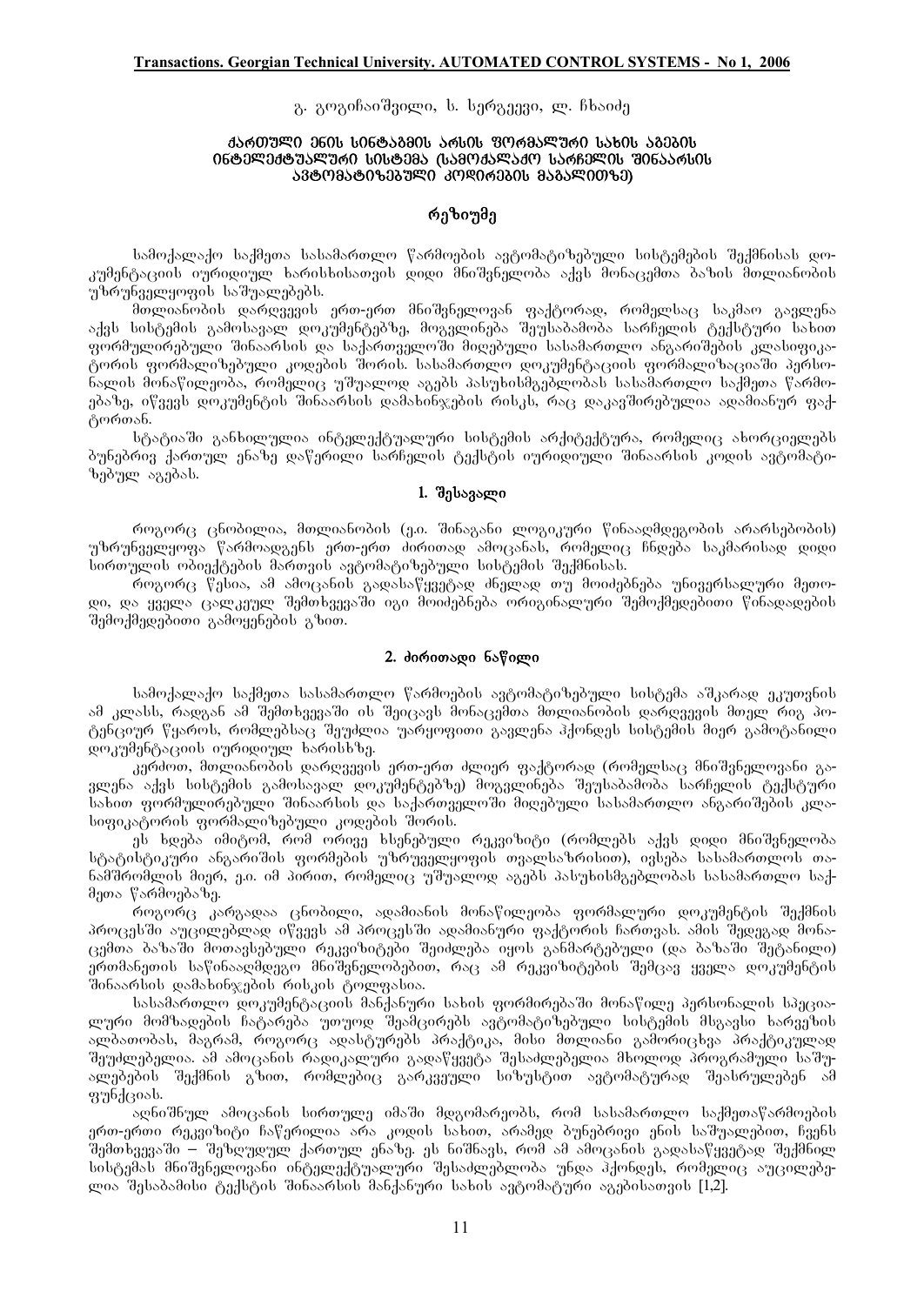### **Transactions. Georgian Technical University. AUTOMATED CONTROL SYSTEMS - No 1, 2006**

3. როგორც ავტომატიზაციის ობიექტის წინასწარმა შესწავლამ გვიჩვენა, მითითებულ რეკვიზიტებში გამოყენებულ ტექსტებს ახასიათებთ ამოცანისათვის მნიშვნელოვანი შემდეგი თვისება:

(1) ტექსტის ლექსიკური შემადგენლობა შეზღუდულია იურიდიულ და მასთან დაკავშირებული პროცესუალური მოქმედებათა ტერმინოლოგიით, მაგალითად:

## .<br>შრომითი მოვალეობის შესრულებისას ზიანის ანაზღაურება

(2) ტექსტის სინტაქსური სტრუქტურა შეზღუდულია იურიდიულად კორექტული ფორმულირეbgboo, რომლებსაც აქვთ მხოლოდ სინტაგმის ფორმა, ე.ი. ისინი არ შეიცავენ ზმნის პირიან ფორ-.<br>მებს და შეიცავენ მხოლოდ სახელზმნებს, რომლებს სინტაქსურად ექვემდებარებათ 5-დან 6-მდე არbadooo go bagbooosao bobago:

### ანაზღაურება –> ზიანის –> შესრულებისას –> მოვალეობის –> შრომითი

(3) ტექსტის მორფოლოგიური ანალიზი დაიყვანება სინტაქსური კავშირების დამყარებისათვის bs ame deringto being being being

## **SromiTi\Sroma\INSTRUM movaleobis\movaleoba\GENIT Sesrulebisas\Sesruleba\BY zianis\ziani\GENIT**

## **anazRaureba\anazRaureba\NOMIN**

(4) ტექსტის მიერ აღწერილი სცენის აქტორი წარმოდგენილია სახელზმნით ნომინატივის ბრუნვაში, რომელიც, როგორც წესი, ტექსტის ბოლო პოზიციაში იმყოფება:

## **anazRaureba\NOMIN**

(5) აქტორის მოქმედების ობიექტი წარმოდგენილია მასთან უშუალოდ დაქვემდებარებული არ $b$ ებითი სახელით ნათესაობით ბრუნვაში:

### **ziani\GENIT**

(6) აქტორის მოქმედების ატრიბუტებს წარმოადგენენ არსებითი და ზედსართავი სახელები,  $\epsilon$  moderators adapted barebian and the barebian and  $\epsilon$  is dependent.

## **Sesruleba\BY movaleoba\GENIT**

### **Sroma\INSTRUM**

(7) სინტაგმის შიგნით მიზეზობრივი კავშირის დასადგენად გამოიყენება შესაძლო აქტორების და მათთვის დაშვებული კორექტული იურიდიული შინაარსის მქონე ობიექტების მონაცემთა ბა $a_{\rm ob}$ :

### ანაზღაურება —> ზიანი

(8) სინტაგშის კოდური სახის აგება წარმოებს მონაცემთა ბაზაში განსაზღვრული აქტორის საკლასიფიკაციო კოდიდან:

### **anazRaureba \_>>> CODE1**

(9) მოცემული აქტორის საკლასიფიკაციო კოდის რამდენიმე ვარიანტის არსებობის შემთხვევაში, კონკრეტული საკლასიფიკაციო მუხლის არჩევა პირველ რიგში განისაზღვრება აქტორთან რელაციურად დაკავშირებული ობიექტით, რომელიც მონაცემთა ბაზიდან შეირჩევა.

## **ziani \_>>> CODE2**

(10) აქტორის მოქმედების ობიექტის ატრიბუტები შეიძლება იყოს გამოყენებული მხოლოდ სინტაგმის ელემენტების თანადობის უფრო მეტად განვითარებული სტრუქტურის შემთხვევაში.

### **g**sb<sub>d</sub>g6s

4. ზემოთ აღწერილ სპეციფიკაციათა სისტემის რეალიზაცია მოითხოვს სპეციალური პროგრამული სისტემის შექმნას, რომელიც განახორციელებს შემდეგ ალგორითმიულ ფუნქციებს:

- (1) სინტაგმაში შემავალი სიტყვაფორმების მორფოლოგიური ანალიზის მოდული;
- $(2)$  სინტაგმაში გამოყოფილი ფუძეთა ლექსიკური ანალიზის მოდული;
- $(3)$   $\frac{1}{6}$   $\frac{1}{3}$   $\frac{1}{6}$   $\frac{1}{3}$   $\frac{1}{6}$   $\frac{1}{6}$   $\frac{1}{6}$   $\frac{1}{6}$   $\frac{1}{6}$   $\frac{1}{6}$   $\frac{1}{6}$   $\frac{1}{6}$   $\frac{1}{6}$   $\frac{1}{6}$   $\frac{1}{6}$   $\frac{1}{6}$   $\frac{1}{6}$   $\frac{1}{6}$   $\frac{1}{6}$   $\frac{1}{6}$   $\frac{1}{6}$   $\frac{1$
- $(4)$   $\frac{1}{6}$   $\frac{1}{6}$   $\frac{1}{6}$   $\frac{1}{6}$   $\frac{1}{6}$   $\frac{1}{6}$   $\frac{1}{6}$   $\frac{1}{6}$   $\frac{1}{6}$   $\frac{1}{6}$   $\frac{1}{6}$   $\frac{1}{6}$   $\frac{1}{6}$   $\frac{1}{6}$   $\frac{1}{6}$   $\frac{1}{6}$   $\frac{1}{6}$   $\frac{1}{6}$   $\frac{1}{6}$   $\frac{1}{6}$   $\frac{1}{6}$   $\frac{1$
- (5) სინტაგმის ობიექტის ატრიბუტების ძებნის მოდული;

(6) კლასიფიკაციური კოდის აგების მოდული, რომელიც მოქმედებს მიღებული სინტაგმის გრამატიკული სტრუქტურის მიხედვით და იყენებს სისტემის მონაცემთა ბაზაში აღწერილ შესაძლო სემანტიკურ შეზღუდვებს.

მნიშნელოვანია, რომ (3)-(5) მოდულების ფუნქციონირება არ შეიძლება იყოს აღწერილი კონტექსტურად თავისუფალი გრამატიკის ტერმინების საშუალებით, რის გამოც მათი რეალიზაცია შესაძლებელია მხოლოდ \_ ეკტრეკინგის პრინციპის გამოყენების ბაზაზე.